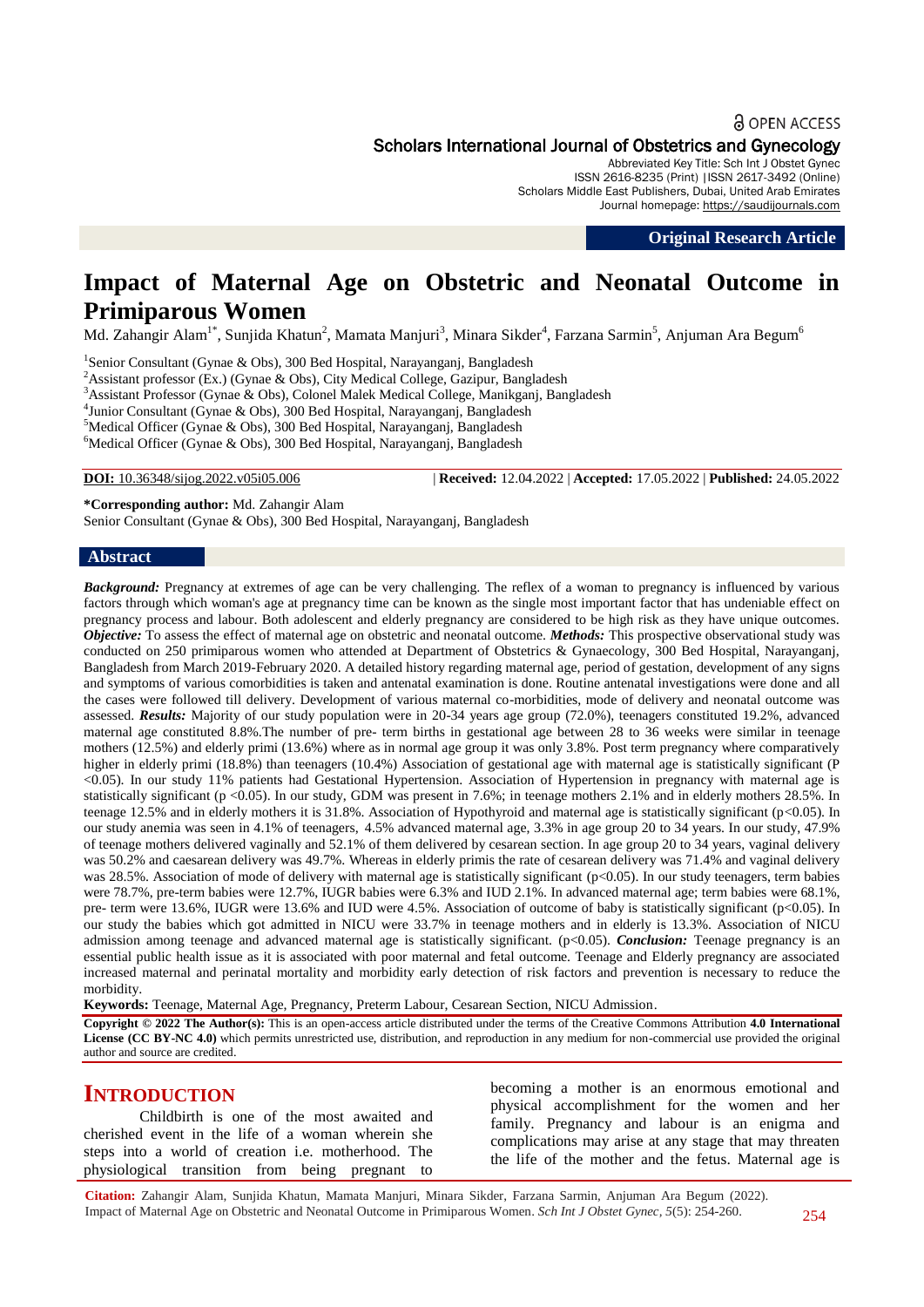defined as the age of the mother in completed years at the time of delivery [1]. Reproductive age is the interval from the age of menarche to the chronologic age at conception whereas gynecologic age is the time span from the age of menarche to the chronologic age at delivery [2].With the improvement of socioeconomic conditions, the median age of menarche has shown a downward trend. It ranges from 12.5 years in developed countries to more than 15 years in poorly developed countries [3].Young mothers have been shown to be exposed to an increased risk of anaemia, low birth weight, fetal death, eclampsia and preterm birth although, at the same time, they were more likely to have a spontaneous normal vaginal birth and the risk of preeclampsia and postpartum haemorrhage (PPH) were significantly decreased [4]. Women at both ends of the reproductive-age spectrum have unique outcomes to be considered. Caring and management of such pregnancies can be challenging. Teenage pregnancy continues to be a major social health issue both in developing and developed countries. During adolescence, the body is in a growing state and if pregnancy occurs during these years, the nutrition must suffice the growth of the mother in addition to the baby. The outcomes are hence influenced by this biological immaturity, unintended pregnancy, inadequate perinatal care, poor maternal nutrition and stress which can lead to increased maternal and fetal morbidity and mortality. It is a time of rapid developmental change and emotional upheaval as teenagers strive to assert their autonomy. Teenage pregnancy constitutes 11% of all births worldwide and 23% of disease burden due to pregnancy and labour due to lack of proper prenatal care [4]. The lowest teenage pregnancy rates are seen in Netherlands. In developed countries, the highest teenage pregnancy rates are seen in United States. In South Asia, early marriage is common and 25-35% of adolescent girls in Pakistan, Bangladesh, Nepal and India begin child bearing as early as 17 years [5]. In the past few decades, maternal age has increased worldwide. The fertility rate for women over the age of 35 years is growing fast in both developed and developing countries. Delayed childbearing has become socially acceptable, and childbearing at an older age is becoming more common. Various contributing factors for delay in childbirth include changes in societal values of acceptance of later commencement of childbearing, decreasing family size, late marriage, longer life expectancy, more effective contraception, equality in the workplace, increasing workforce participation, educational and career opportunities, modern and improved infertility treatment, and developments in obstetric care [6]. Pregnancies at AMA are associated with more complications and adverse outcomes than pregnancies at younger ages like increased risk of hypertension, diabetes mellitus, subfertility, miscarriage, ectopic pregnancy, anemia, antepartum hemorrhage, malpresentation, postpartum hemorrhage, increased incidence of cesarean sections. Fetal and neonatal risk is also high due to increased

incidence of chromosomal abnormalities (mainly Down's syndrome), multiple pregnancy, IUGR, prematurity leading to higher number of NICU admission.

# **MATERIALS AND METHODS**

This prospective observational study was conducted on 250 primiparous women who attended at Department of Obstetrics & Gynaecology, 300 Bed Hospital, Narayanganj, Bangladesh from March 2019- February 2020. A detailed history regarding maternal age, period of gestation, development of any signs and symptoms of various comorbidities is taken and antenatal examination is done. Routine antenatal investigations were done and all the cases were followed till delivery. Development of various maternal co-morbidities, mode of delivery and neonatal outcome was assessed.

#### **INCLUSION CRITERIA**

- 1. Pregnant women who were willing to give written and informed consent.
- 2. All primiparous women in the age group 18 to 45 years were considered in this study.

#### **EXCLUSION CRITERIA**

- 1. Previous ectopic pregnancy.
- 2. Chronic cases of DM, HTN, Thyroid disorders and Epilepsy.

All the primiparous women who attended the antenatal clinic were assessed from their first visit. A detailed history regarding maternal age, period of gestation, development of any signs and symptoms of various co-morbidities is taken and antenatal examination is done. Routine antenatal investigations were done which include CBC, HIV, HbsAg, VDRL, Blood grouping and typing, OGCT, TFT, Urine routine and USG-Obstetrics. Development of various maternal co-morbidities like Gestational Hypertension, Preeclampsia, Eclampsia, Gestational diabetes, Oligohydraminos and Polyhydraminos, Anemia, Postpartum haemorrhage, Placenta previa and Abruptio placenta are assessed; mode of delivery- normal vaginal delivery, instrumental delivery or caesarean section are noted. Neonatal outcomes in terms of Apgar score at 1 and 5 minutes and NICU admissions are assessed.

### **STATISTICAL ANALYSIS**

Data was entered into Microsoft excel data sheet and was analyzed using SPSS 21 version software. Categorical data was represented in the form of Frequencies and proportions. Chi-square test was used as test of significance for qualitative data. Continuous data was represented as mean and standard deviation. Non-Parametric test like Krusall Wallis test is used to measure p value for APGAR Score to compare with two and more groups Graphical representation of data: MS Excel and MS word was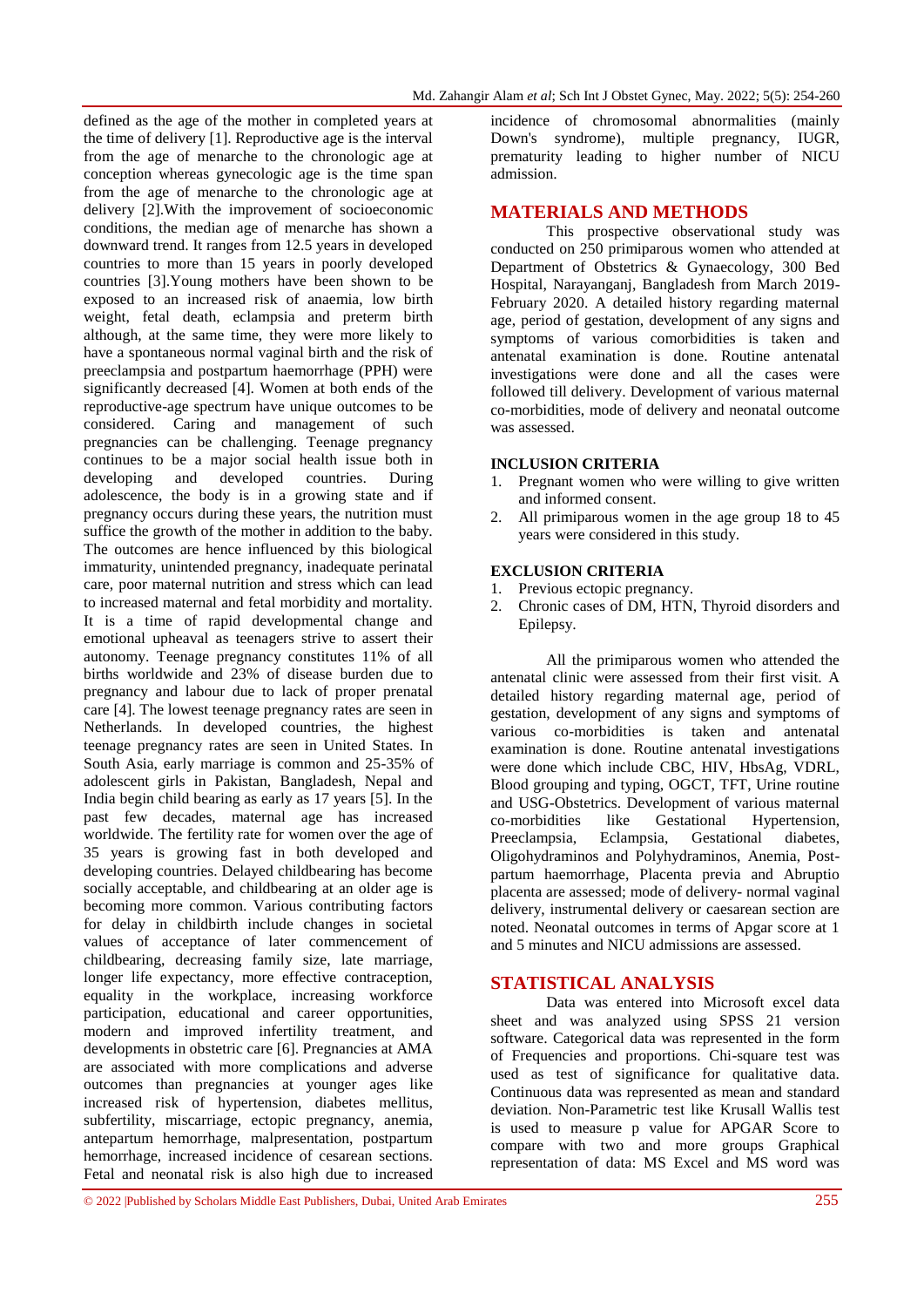used to obtain various types of graphs such as bar diagram, Pie diagram and Scatter plots. P value (Probability that the result is true) of  $\langle 0.05 \rangle$  was considered as statistically significant after assuming all the rules of statistical tests.

## **RESULTS**

#### **Table-1: Distribution of study subjects based on age group (N=250)**

|           |                | <b>Frequency</b> | $\frac{0}{0}$ |
|-----------|----------------|------------------|---------------|
|           | 17 to 19 years | 48               | 19.2%         |
| Age Group | 20 to 34 Years | 180              | 72.0%         |
|           | $>35$ Years    | າາ               | 8.8%          |

In our study 250 numbers of primiparous women giving birth included. Maximum numbers of patients were between age group 20 to 34 years (72%),

number of teenage mothers were 96 (19.2%), and elderly primi were 43 (8.8%).

| Table-2: Distribution of study subjects based on gestational age among different age group (N=250) |
|----------------------------------------------------------------------------------------------------|
|----------------------------------------------------------------------------------------------------|

|                               |                    | Age Group      |               |                  |               |                 |               |  |
|-------------------------------|--------------------|----------------|---------------|------------------|---------------|-----------------|---------------|--|
|                               |                    | 17 to 19 years |               | 20 to 34 years   |               | $\geq$ 35 years |               |  |
|                               |                    | Frequency      | $\frac{0}{0}$ | <b>Frequency</b> | $\frac{0}{0}$ | Frequency       | $\frac{0}{0}$ |  |
|                               | Less than 28 weeks |                | 2.0%          |                  | 0.5%          |                 | 4.5%          |  |
| Gestation<br>in weeks         | 28 to 36 weeks     |                | 12.5%         |                  | 3.8%          |                 | 13.6%         |  |
|                               | 37 to 40 weeks     | 36             | 75.0%         | 150              | 83.3%         | 14              | 63.6%         |  |
|                               | More than 40 weeks |                | 10.4%         | 22               | 12.2%         | 4               | 18.8%         |  |
| $CL:$ $2.2222 + 1470 = 0.005$ |                    |                |               |                  |               |                 |               |  |

Chi square =  $14.79$  p=  $0.005$ 

In our study; number of deliveries less than 28 weeks were 1 each in age group 17 to 19 years (2.0%), 20 to 34 years (0.5%), and more than 35 years (4.5%). The number of pre- term births in gestational age between 28 to 36 weeks were similar in teenage mothers (12.5%) and elderly primi (13.6%) where as in normal age group it was only 3.8%. Post term pregnancy where comparatively higher in elderly primi (18.8%) than teenagers (10.4%) Association of gestational age with maternal age is statistically significant ( $P < 0.05$ ).

| Table-3: Distribution of co-morbidities among study subjects based on age group $(N=250)$ |  |
|-------------------------------------------------------------------------------------------|--|
|                                                                                           |  |

|             |               | Age-Group        |               |                  |               |                  |               |  |
|-------------|---------------|------------------|---------------|------------------|---------------|------------------|---------------|--|
|             |               | 17 to 19 years   |               | 20 to 34 Years   |               | >35 Years        |               |  |
|             |               | <b>Frequency</b> | $\frac{0}{0}$ | <b>Frequency</b> | $\frac{0}{0}$ | <b>Frequency</b> | $\frac{0}{0}$ |  |
|             | Absent        | 41               | 85.4%         | 157              | 86.7%         | 13               | 61.9%         |  |
|             | <b>GHTN</b>   | $\overline{4}$   | 8.3%          | 20               | 11.0%         | 7                | 33.3%         |  |
| <b>PIH</b>  | Pre-Eclampsia | 2                | 4.2%          | $\overline{4}$   | 2.2%          |                  | 4.7%          |  |
|             | Eclampsia     | 1                | 2.1%          | $\Omega$         | $0.0\%$       | $\Omega$         | $0.0\%$       |  |
|             | N             | 47               | 97.9%         | 167              | 92.2%         | 15               | 71.4%         |  |
| <b>GDM</b>  | GDM-A2        | $\theta$         | $0.0\%$       | 9                | 4.9%          | $\overline{4}$   | 19.0%         |  |
|             | GDM-A1        | 1                | 2.1%          | 5                | 2.7%          | 2                | 9.5%          |  |
| Hypothyroid | Present       | 6                | 12.5%         | 33               | 18.3%         | 7                | 31.8%         |  |
|             | Absent        | 42               | 87.5%         | 147              | 81.6%         | 15               | 68.1%         |  |
| Anemia      | Present       | 2                | 4.1%          | 6                | 3.3%          |                  | 4.5%          |  |
|             | Absent        | 46               | 95.8%         | 174              | 96.6%         | 21               | 95.4%         |  |

In our study 11% patients had Gestational Hypertension. In elderly primi group 33.3%, and in teenage mothers it was 8.3%. The percentage of preeclampsia in teenage mothers was 4.2% and 4.7% in elderly. Percentage of eclampsia in teenage mothers was 2.1%. No cases of eclampsia were seen in elderly. Association of Hypertension in pregnancy with maternal age is statistically significant  $(p < 0.05)$ . In our study, GDM was present in 7.6%; in teenage mothers

2.1% and in elderly mothers 28.5%. Association of GDM with maternal age is statistically significant. In our study Hypothyroidism was 18.3%. In teenage 12.5% and in elderly mothers it is 31.8%. Association of Hypothyroid and maternal age is statistically significant (p<0.05). In our study anemia was seen in 4.1% of teenagers, 4.5% advanced maternal age, 3.3% in age group 20 to 34 years.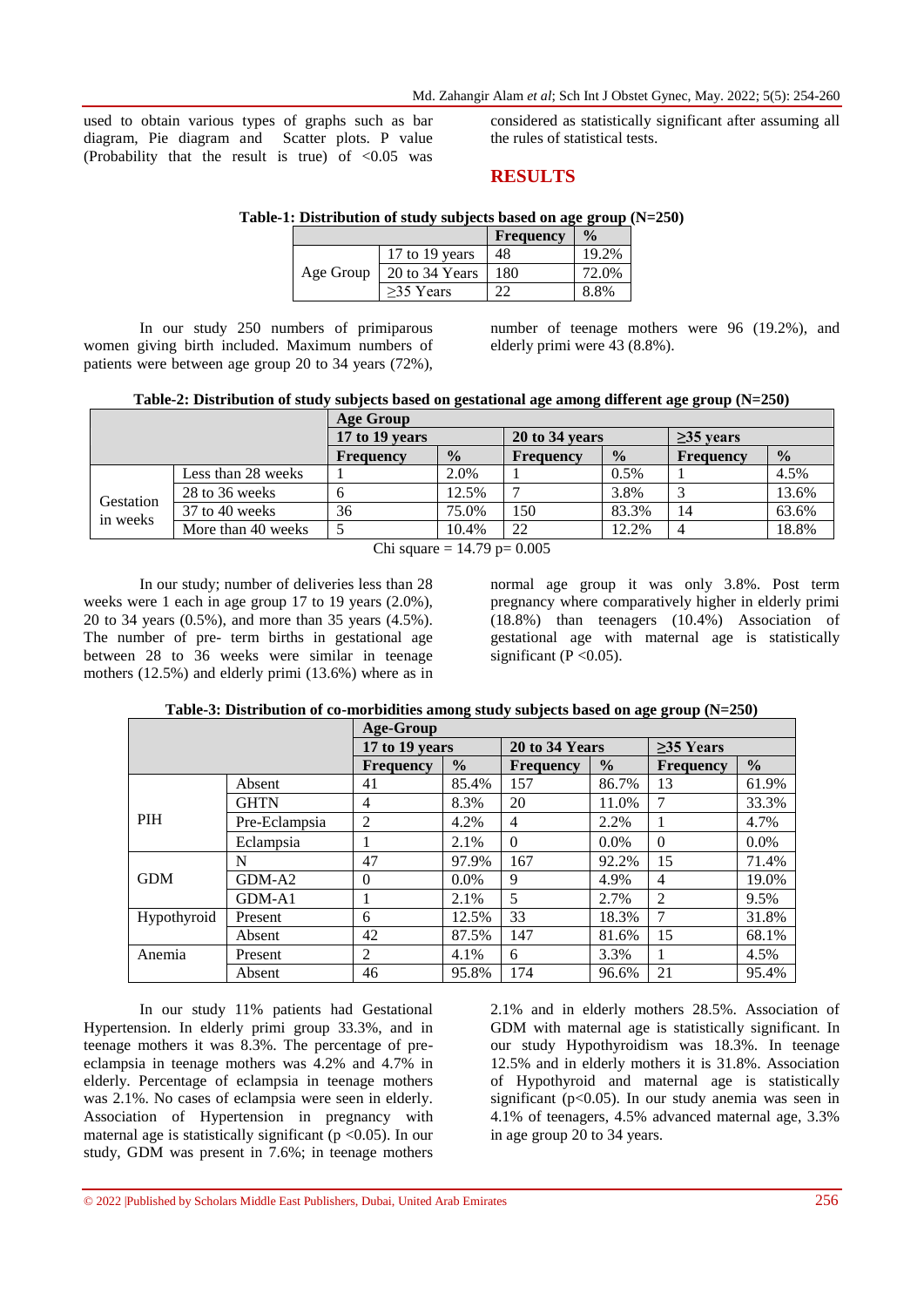|          | Table-4; Distribution of Mode of defivery among study subjects based on age group (N=250) |                  |               |                |               |                  |               |  |  |  |
|----------|-------------------------------------------------------------------------------------------|------------------|---------------|----------------|---------------|------------------|---------------|--|--|--|
|          |                                                                                           | Age Group        |               |                |               |                  |               |  |  |  |
|          |                                                                                           | 17 to 19 years   |               | 20 to 34 years |               | $\geq$ 35 years  |               |  |  |  |
|          |                                                                                           | <b>Frequency</b> | $\frac{0}{0}$ | Frequency      | $\frac{0}{0}$ | <b>Frequency</b> | $\frac{0}{0}$ |  |  |  |
| Mode of  | Vaginal Delivery                                                                          | 23               | 47.9%         | 91             | 50.2%         |                  | 28.5%         |  |  |  |
| delivery | Cesarean delivery                                                                         | 25               | 52.1%         | 90             | 49.7%         |                  | 71.4%         |  |  |  |
|          | $CL:$ $(100 - 0.047)$                                                                     |                  |               |                |               |                  |               |  |  |  |

**Table-4: Distribution of Mode of delivery among study subjects based on age group (N=250)**

Chi square =  $6.100$  p=  $0.047$ 

In our study, 47.9% of teenage mothers delivered vaginally and 52.1% of them delivered by cesarean section. In age group 20 to 34 years, vaginal delivery was 50.2% and caesarean delivery was 49.7%. Whereas in elderly primis the rate of cesarean delivery was 71.4% and vaginal delivery was 28.5%. Association of mode of delivery with maternal age is statistically significant  $(p<0.05)$ .

|                     |                | <b>Age Group</b> |               |                  |               |                                          |       |
|---------------------|----------------|------------------|---------------|------------------|---------------|------------------------------------------|-------|
|                     |                | 17 to 19 years   |               | 20 to 34 years   |               | $\geq$ 35 years<br>$\frac{0}{0}$<br>4.5% |       |
|                     |                | Frequency        | $\frac{0}{0}$ | <b>Frequency</b> | $\frac{0}{0}$ | Frequency                                |       |
|                     | <b>IUD</b>     |                  | 2.1%          |                  | 1.1%          |                                          |       |
| <b>Baby Outcome</b> | <b>IUGR</b>    |                  | 6.3%          | 10               | 5.5%          |                                          | 13.6% |
|                     | <b>PRETERM</b> | 6                | 12.7%         | 10               | 5.5%          |                                          | 13.6% |
|                     | <b>TERM</b>    | 37               | 78.7%         | 159              | 87.8%         | 15                                       | 68.1% |

Chi square 18.411 p=0.005

In our study teenagers, term babies were 78.7%, pre-term babies were 12.7%, IUGR babies were 6.3% and IUD 2.1%. In advanced maternal age; term babies were 68.1%, pre- term were 13.6%, IUGR were 13.6% and IUD were 4.5%. Association of outcome of baby is statistically significant  $(p<0.05)$ .

**Table-6: Distribution of NICU admissions among study subjects based on age group (N=250)**

|                                 |                  | <b>NICU</b>      |               |                     |               |  |  |  |
|---------------------------------|------------------|------------------|---------------|---------------------|---------------|--|--|--|
|                                 |                  | <b>Admitted</b>  |               | <b>Not Admitted</b> |               |  |  |  |
|                                 |                  | <b>Frequency</b> | $\frac{0}{0}$ | <b>Frequency</b>    | $\frac{0}{0}$ |  |  |  |
|                                 | 17 to 19 years   | 10               | 33.3%         | 39                  | 17.7%         |  |  |  |
| Age Group                       | $20$ to 34 years | 16               | 53.3%         | 164                 | 74.5%         |  |  |  |
|                                 | $>35$ vears      |                  | 13.3%         | 17                  | 7.7%          |  |  |  |
| $\sim$ $\sim$<br>10.10<br>0.002 |                  |                  |               |                     |               |  |  |  |

Chi square =12.12 p= $0.002$ 

In our study the babies which got admitted in NICU were 33.7% in teenage mothers and in elderly is 13.3%. Association of NICU admission among teenage and advanced maternal age is statistically significant.  $(p<0.05)$ .

# **DISCUSSION**

Pregnancy at extremes of age can be very challenging. The reflex of a woman to pregnancy is influenced by various factors, through which women's age at pregnancy time can be known as the most important factor that has undeniable effect on pregnancy process and labour [2].Teenage pregnancy is recognized as a significant problem of public health. As more and more women postpone childbearing upto the age of 35 years the impact on maternal and perinatal outcomes becomes increasingly relevant. In our study the youngest mother is 17 years old and the eldest is 42 years old. Majority of the patients belonged to 20 to 34 years of age. In our study 250 numbers of primiparous women giving birth included. Maximum numbers of patients were between age group 20 to 34 years (72%), number of teenage mothers were 96 (19.2%), and

elderly primi were 43 (8.8%). Teenage pregnant women in our study were 19.2% comparable with Talukdar *et al*. [7] who reported 14.2% and Bakwa-Kanyagi F *et al*. [11] who reported 17.7% of adolescent mothers. Yasmin *et al*. [9] and Rashmi, *et al*. [10] reported lower rates of teenage pregnancy (5.1% and 5.5%). Other factors include maternal neuroendocrine and inflammatory processes. Risk factors for pre-eclampsia in advanced maternal age include overweight or obesity. The existing oxidative damage reaction gets worsen in elderly mothers with high BMI in high socioeconomic status. Low socioeconomic status and low education level aggravates both early onset and severe type of preeclampsia in rural areas. This difference might be due to population age difference, socioeconomic status, level of education, age at marriage and contraception awareness. Also due to the fact that not all teenagers attend hospital for delivery. All of the teenage mothers in our study were married. Elderly mothers in our study were 8.8%. Other studies reported lower incidence of advanced maternal age women; Talukdar [7], 2.6%, Ojule, *et al*. [14] 4.7%. Pegu *et al*. [13] reported higher incidence of 17.8%. Effective birth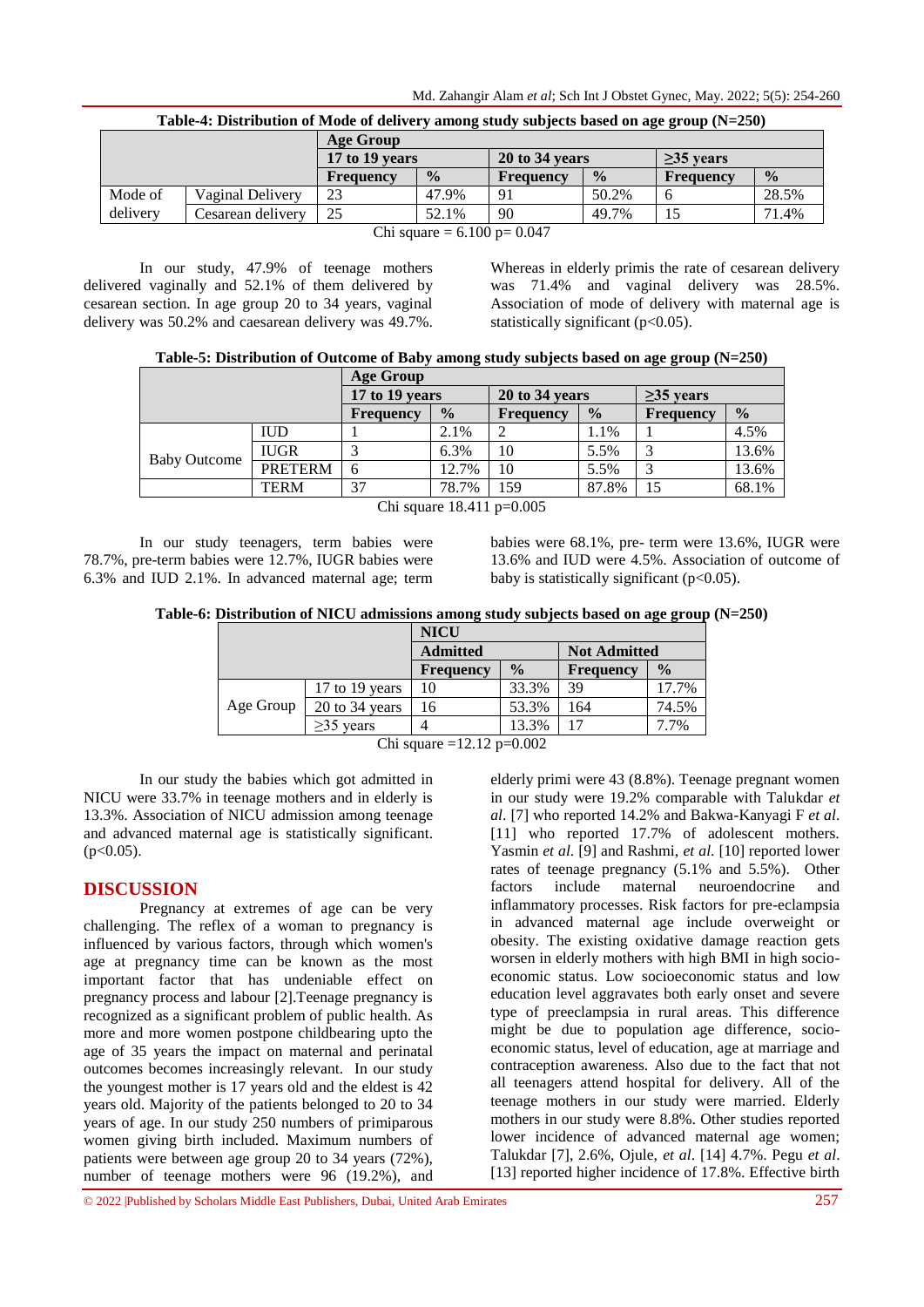control, advances in assisted reproductive technology, delayed marriage, increasing rates of divorce and remarriage, and women's pursuit of higher education and career advancement all contribute to increasing trend of pregnancy at advanced age. In our study; number of deliveries less than 28 weeks were 1 each in age group 17 to 19 years (2.0%), 20 to 34 years (0.5%), and more than 35 years (4.5%). The number of preterm births in gestational age between 28 to 36 weeks were similar in teenage mothers (12.5%) and elderly primi (13.6%) where as in normal age group it was only 3.8%. Post term pregnancy where comparatively higher in elderly primi (18.8%) than teenagers (10.4%) Association of gestational age with maternal age is statistically significant (P <0.05). Yasmin *et al*. [9] reported higher abortion rates in teenagers, 85.24%. In elderly mothers, 58.1% had miscarriage in our study population which is comparable with Cleary-Goldman *et al.* [16] 39.5%. Bayrampour H, *et al.* [6] and Rajput *et al*. [17] reported lower incidence; 22.6% and 10% respectively. In our study 11% patients had Gestational Hypertension. In elderly primi group 33.3%, and in teenage mothers it was 8.3%. The percentage of preeclampsia in teenage mothers was 4.2% and 4.7% in elderly. Percentage of eclampsia in teenage mothers was 2.1%. No cases of eclampsia was seen in elderly. Association of Hypertension in pregnancy with maternal age is statistically significant (p<0.05). In our study, GDM was present in 7.6%; in teenage mothers 2.1% and in elderly mothers 28.5%. Association of GDM with maternal age is statistically significant. In our study Hypothyroidism was 18.3%. In teenage 12.5% and in elderly mothers it is 31.8%. Association of Hypothyroid and maternal age is statistically significant ( $p<0.05$ ). In our study anemia was seen in 4.1% of teenagers, 4.5% advanced maternal age, 3.3% in age group 20 to 34 years. In other studies, incidence being as high as 79.2% reported by Rita D. et al [8] and 70% by J Bindal *et al*. [19]. This may be due to poor nutrition in young women. In our study population anemia was 4.7% in elderly mothers, similar to Rajput N. *et al*. [17] study of 4.86%. In other studies; Verma V. *et al*. [20], it is 18.8%; Bloomberg *et al*. [23] it is 1.85%. The increased incidence of pregnancy-induced hypertension is largely explained by nulliparity [2] Proposed physiology for pre-eclampsia in adolescent mothers is that legitimate menstrual preconditioning among adolescent mothers is absent, which interfere with the procedure of decidualization and trophoblastic intrusion that increases the risk of defective deep placentation [25]. Talukdar *et al*. [7] reported 7.6% incidence of pre-ecclampsia in advanced age. Bloomberg *et al*. [23] and Kahveci *et al*. [24], 2.95% and 8.45% respectively. There is reduced nitric oxide bioavailability that can lead to altered endothelium function and loss of cardiovascular compliance, and results in constriction in uterine and systemic circulation. Furthermore, ischemic placenta could trigger more oxidative stress reaction, thus lead to increased syncytiotrophoblast apoptosis and more

immunological responses which lead to higher risks of pregnancy induced hypertension [26]. A report by the National Centre for Health Statistics in the USA showed an increasing trend in the frequency of eclampsia with descending age group (0.6% in 10 to 14 years old; 0.35% among 25 to 29 years old). There were no eclampsia cases in other age groups in present study. There were no reported cases of eclampsia in elderly primi in other case studies either. In our study Gestational Diabetes was 27.7% in older mothers. Kahveci *et al*. [24] reported 15.75% of GDM in elderly. It is believed that with aging there is reduction in the function of β cells and insulin sensitivity of cells and more dysfunctional lipid profile metabolism leading to development of diabetes [28]. This is worsened by increasing BMI in advanced maternal age [28].The function and structure of haemoglobin and the means of glaciations is changed with the increase in age, could lead to development of gestational diabetes [29]. Association of gestational diabetes with maternal age is statistically significant ( $p$ < 0.05). In our study, preterm labour in teenagers was 12.5%, correlating with Kamini S *et al*. [27] (12%) and Shruthi A *et al*. [25] (18.6%). Various other studies also found out that adolescent pregnancy are at increased dangers of preterm birth. It could be due to the fact that the uterine and cervical blood supply in adolescent mothers is immature which can lead to prostaglandin secretion and prompt preterm labour [25]. Immature uterine circulation in younger women may predispose to subclinical genital infection, and hence preterm labour. Two general features of this biological immaturity could have a role: a young gynaecological age (defined as conception within two years of menarche) and the effect of the girl becoming pregnant before her own growth has stopped, thus competing with the developing fetus for nutrients and adding to this detriment. Other main cause for prematurity and LBW are poor nutritional status, preeclampsia and anemia. Preterm delivey in advanced maternal age in our study was 13.9%; Aghamohammadi *et al*. [29] reported 21.2%, and Rajput N *et al*. [11] reported 6.25%. It is found that iatrogenic cause associated with advanced maternal age like chronic HTN, DM, Antepartum hemorrhage increase the incidence of preterm delivery. Malpresentation and multiple pregnancy also contribute to this. Association of gestational age at delivery with maternal age is statistically significant ( $p<0.05$ ). In our study, 47.9% of teenage mothers delivered vaginally and 52.1% of them delivered by cesarean section. In age group 20 to 34 years, vaginal delivery was 50.2% and caesarean delivery was 49.7%. Whereas in elderly primis the rate of cesarean delivery was 71.4% and vaginal delivery was 28.5%. Association of mode of delivery with maternal age is statistically significant ( $p<0.05$ ). Other studies reported higher rates of vaginal delivery among adolescents; Yasmin *et al*. [9] 88.3%; Verma *et al*. [20] 82.5%. Teenagers have likelihood of having spontaneous onset of labour and of having a normal vaginal delivery due to small babies. Also pelvic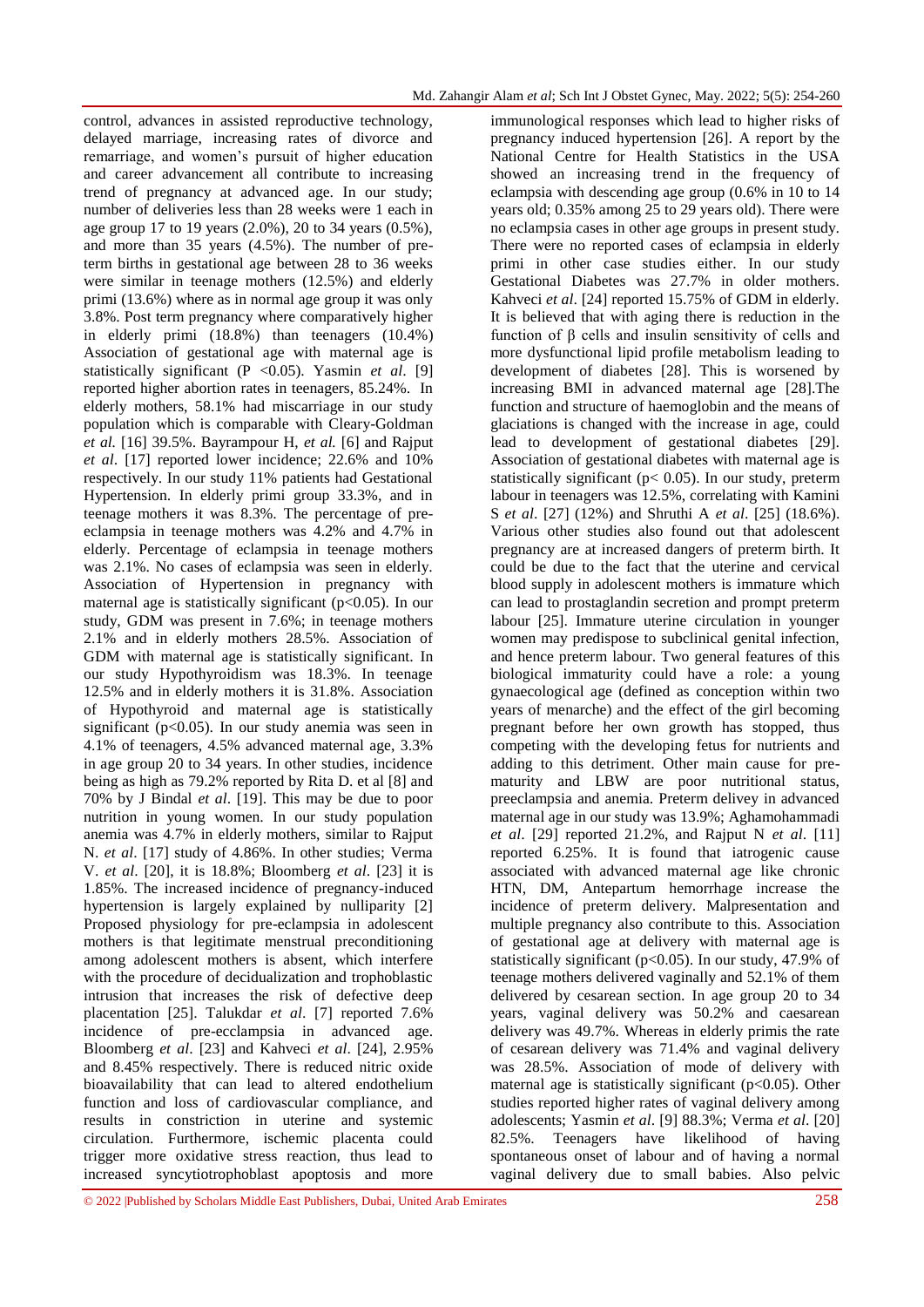structure and musculature of teenagers encourage vaginal delivery. Previous studies proposed that a young gynaecological age is involved in prematurity process, thus promoting pre-term spontaneous deliveries. Finally, low socio-economic status, is associated with the risk of premature delivery in adolescent mothers. In our study older mothers who delivered vaginally were 30%; Kahveci *et al*. [24] reported 53.8%. There are no reported cases of instrumental deliveries in elderly women in our study and other studies as well. It is seen that obstetricians tend to worry more about the older mothers and hence instrumental deliveries are avoided. Comparison of LSCS rates with other study groups LSCS in teenagers accounted for 52.1% in our study, which is similar to Rita D *et al*. [8] reporting 42%, Kamini *et al*. [27] 25% and Rashmi, *et al*. [10] 24%. Main indications of LSCS in teenagers include fetal distress (32.3%) followed by malpresentation (6.2%) and CPD (1%). LSCS rates in advanced age is higher in our study, being 69.8%. Kahveci, *et al*. [24] reported 46.15%. Most common indication in older mothers being fetal distress (53.5%), followed by CPD (14%) and malpresentation (4.7%). Because of presence of high-risk factors due to increased incidence of medical disorders and the labour abnormalities, there is a high risk of caesarean rate in the elderly age group. The other following characters also contribute: a lower clinical threshold for intervention among women of AMA, higher socioeconomic status, conception by ART, advancing age of father and medico-legal concerns. In our study, PPH among teenagers was 9.3%; Rashmi, *et al*. [10] reported 3.5%. PPH among older mothers in our study was 13.9%, comparable to Rajput N *et al*. [17], which reported 9%. Due to poor myometrial function, there is atonicity leading to post-partum hemorrhage. Present study shows higher incidence of low birth weight in teenage mothers (24.6%), and comparatively less incidence in advanced maternal age (7%). The incidence of LBW in teenage mothers in Verma *et al*. [20] and Yasmin *et al*. [9] study were 35% and 16.86% respectively. Babies born to teenage mothers are more likely to be born preterm and hence are low birth weight. Few explanations proposed for such adverse outcome include biological immaturity which could lead to preterm birth, itself is an inherent risk factor for poor outcome and even adequate prenatal care does not completely eliminate this risk. Association of baby outcome with maternal age is statistically significant  $(p<0.05)$ . In our study, NICU admission in teenage mothers was 31.7%. Yasmin *et al*. [9] reported 4.9%, Rita D *et al*. [8] 8.4%. Increased risk of pre-term birth and LBW in adolescent mothers is responsible for a higher admission rate to neonatal intensive care unit. In older mothers the babies admitted to NICU were 15% correlating with Rajput N. *et al*. [17] 13.19%. Kahveci *et al*. [24] reported higher rates of NICU admission, 53%. Lower educational levels and residence are very potent influencing factors for perinatal outcome. AMA has also been identified as a determinant for several

adverse neonatal outcome including LBW, SGA, and preterm birth. These may be contributed by medical disorders also. All can lead to increased NICU admission. Association of NICU admissions with maternal age is statistically significant ( $p < 0.05$ ).

# **CONCLUSION**

Teenage pregnancy is an essential public health issue as it is associated with poor maternal and fetal outcome. Hence, emphasis is to be made on proper sexual education, delay child marriage, awareness and accessibility of contraception, skilled antenatal, childbirth and neonatal care, comprehensive abortion services to be given whenever required, all these can cause prevention and early detection of risk factors and decrease maternal and fetal morbidity and mortality. Therefore elderly mothers should be offered prenatal screening and prenatal diagnosis, targeted anomaly scan, liberalization of ante- partum services to ensure safe motherhood and healthy fetus. Elderly mothers should receive ante-natal care in tertiary health centers to minimize maternal and fetal morbidity and mortality. Hence, individualization of antenatal surveillance based on age groups is necessary to improve the outcome.

## **REFERENCES**

- 1. Chen, X. K., Wen, S. W., Fleming, N., Demissie, K., Rhoads, G. G., & Walker, M. (2007). Teenage pregnancy and adverse birth outcomes: a large population based retrospective cohort study. *International journal of epidemiology*, *36*(2), 368-373.
- 2. Wildschut, H., Duvekot, J. (n.d.). (2019). Constitutional and Environmental Factors Leading to a High-Risk Pregnancy (Content last reviewed 15th March 2019). In James D, Steer P, Weiner C, Gonik B, Robson S (Eds.), High-Risk Pregnancy: Management Options. Cambridge: Cambridge University Press, 1-33.
- 3. Ayele, E., Berhan, Y. (2013). Age at menarche among in-school adolescents in Sawla Town, South Ethiopia. *Ethiop J Health Sci, 23*(3); 189–200.
- 4. World Health Organization. (2004). Adolescent pregnancy, Issues in Adolescent Health and Development, Department of Reproductive Health and Research.
- 5. The World Bank, W.D. (2004). The World Bank. Children and Youth.
- 6. Bayrampour, H., & Heaman, M. (2011). Comparison of demographic and obstetric characteristics of Canadian primiparous women of advanced maternal age and younger age. *Journal of Obstetrics and Gynaecology Canada*, *33*(8), 820- 829.
- 7. Talukdar, R. K., Deka, G., & Marak, B. C. Study of Obstetric Outcome in Primiparous Women in Different Age Groups in our Population.
- 8. Rita, D., Naik, K., Desai, R. M., & Tungal, S. (2017). Study of feto maternal outcome of teenage